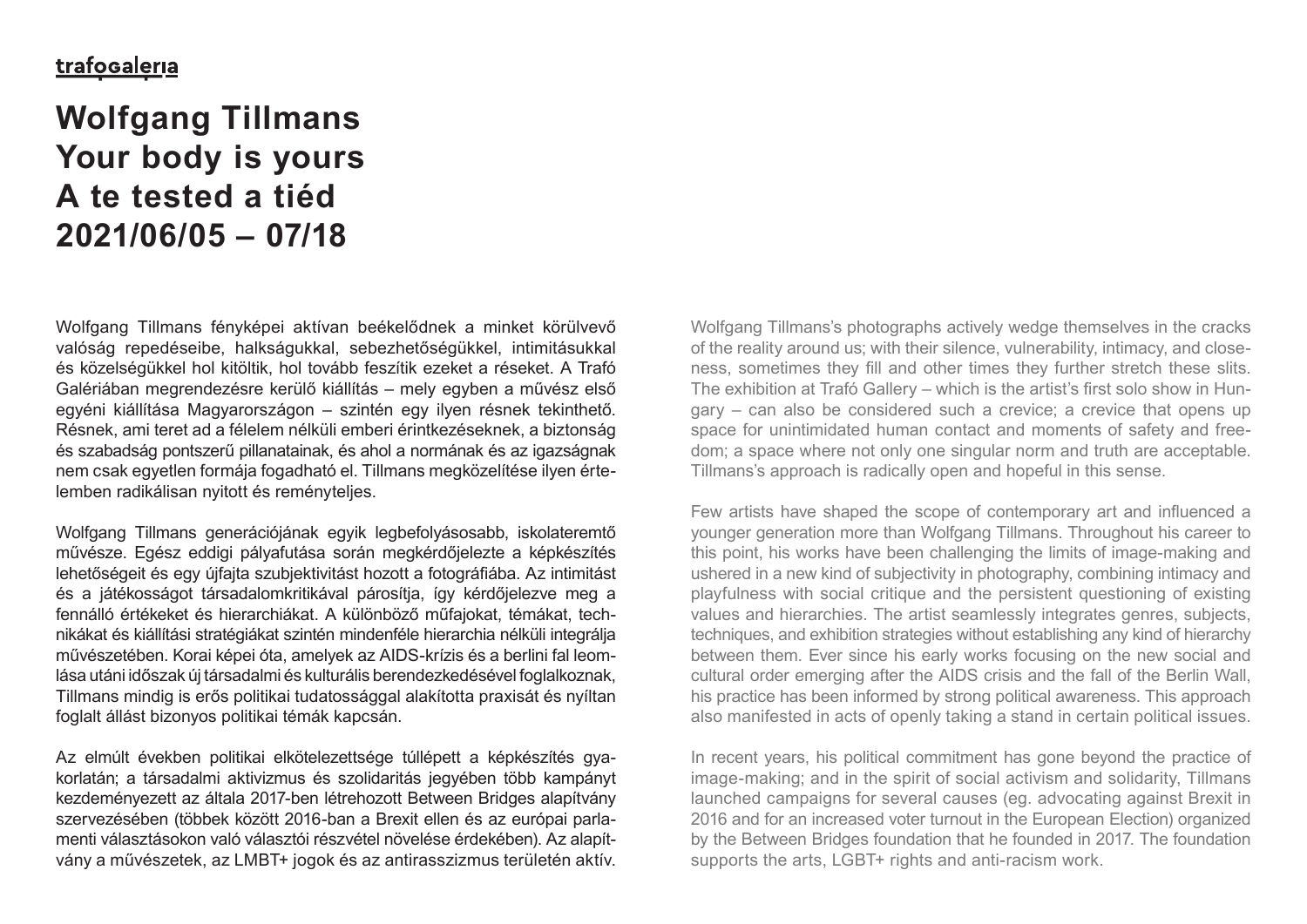Wolfgang Tillmans 1968-ban született a németországi Remscheidben. 1990 és 1992 között az angliai Bournemouth and Poole College of Art and Design hallgatója volt. 2000-ben ő volt az első fotográfus és az első nem brit művész, aki megkapta a londoni Tate által évente odaítélt Turnerdíjat. 2009-ben munkásságát a Kulturpreis der Deutschen Gesellschaft für Photographie díjjal ismerték el. 2009-ben a Tate tanácsa, 2012-ben a berlini Akademie der Künste, 2013-ban pedig a londoni Royal Academy of Arts nevezte ki tagjává. Tillmans 2015-ben elnyerte a Hasselblad Foundation International Award in Photography díját, 2018-ban pedig a németországi Goslar város Kaiserring díját. 2017 óta a londoni Institute of Contemporary Art tanácsának tagja, 2019 óta a tanács vezetője.

Az 1990-es évek eleje óta számos rangos nemzetközi intézmény rendezett műveiből nagyszabású egyéni kiállítást. Művei olyan múzeumok gyűjteményében találhatóak meg, mint például a párizsi Centre Georges Pompidou; a londoni Tate; a New York-i The Metropolitan Museum of Art, a Solomon R. Guggenheim Museum, és a The Museum of Modern Art; a stockholmi Moderna Museet; a chicagói Art Institute of Chicago, és a Museum of Contemporary Art Chicago; a kölni Museum Ludwig; az oszakai The National Museum of Art; az amszterdami Stedelijk Museum; a Los Angeles-i Hammer Museum; a svájci Fondation Beyeler (Basel/Riehen); vagy a Washingtonban található Hirshhorn Museum and Sculpture Garden.

Born in 1968 in Remscheid, Germany, Wolfgang Tillmans studied at Bournemouth and Poole College of Art and Design in Bournemouth, England, from 1990 to 1992. In 2000, Tillmans was the first photographer and first non-British artist to receive the Turner Prize. In 2009, he received the Kulturpreis der Deutschen Gesellschaft für Photographie and was selected to serve as an Artist Trustee on the Board of Tate. He has been a member of the Akademie der Künste, Berlin, since 2012 and was appointed a member of the Royal Academy of Arts, London, in 2013. Tillmans was the recipient of the 2015 Hasselblad Foundation International Award in Photography and in January 2018, he was awarded the Kaiserring (or "Emperor's Ring") prize from the city of Goslar in Germany. He has served on the board of the Institute of Contemporary Art, London since 2017 and was appointed chair of the board in 2019.

Since the early 1990s, Tillmans's work has been the subject of prominent solo exhibitions at international institutions. Work by the artist is held in museum collections worldwide, including Centre Georges Pompidou, Paris; Tate, London; The Metropolitan Museum of Art, Solomon R. Guggenheim Museum, The Museum of Modern Art, New York; Moderna Museet, Stockholm; the Art Institute of Chicago; Museum of Contemporary Art Chicago; Museum Ludwig, Cologne; The National Museum of Art, Osaka; Stedelijk Museum, Amsterdam; Hammer Museum, Los Angeles; Fondation Beyeler, Basel/Riehen; as well as the Hirshhorn Museum and Sculpture Garden, Washington, DC.





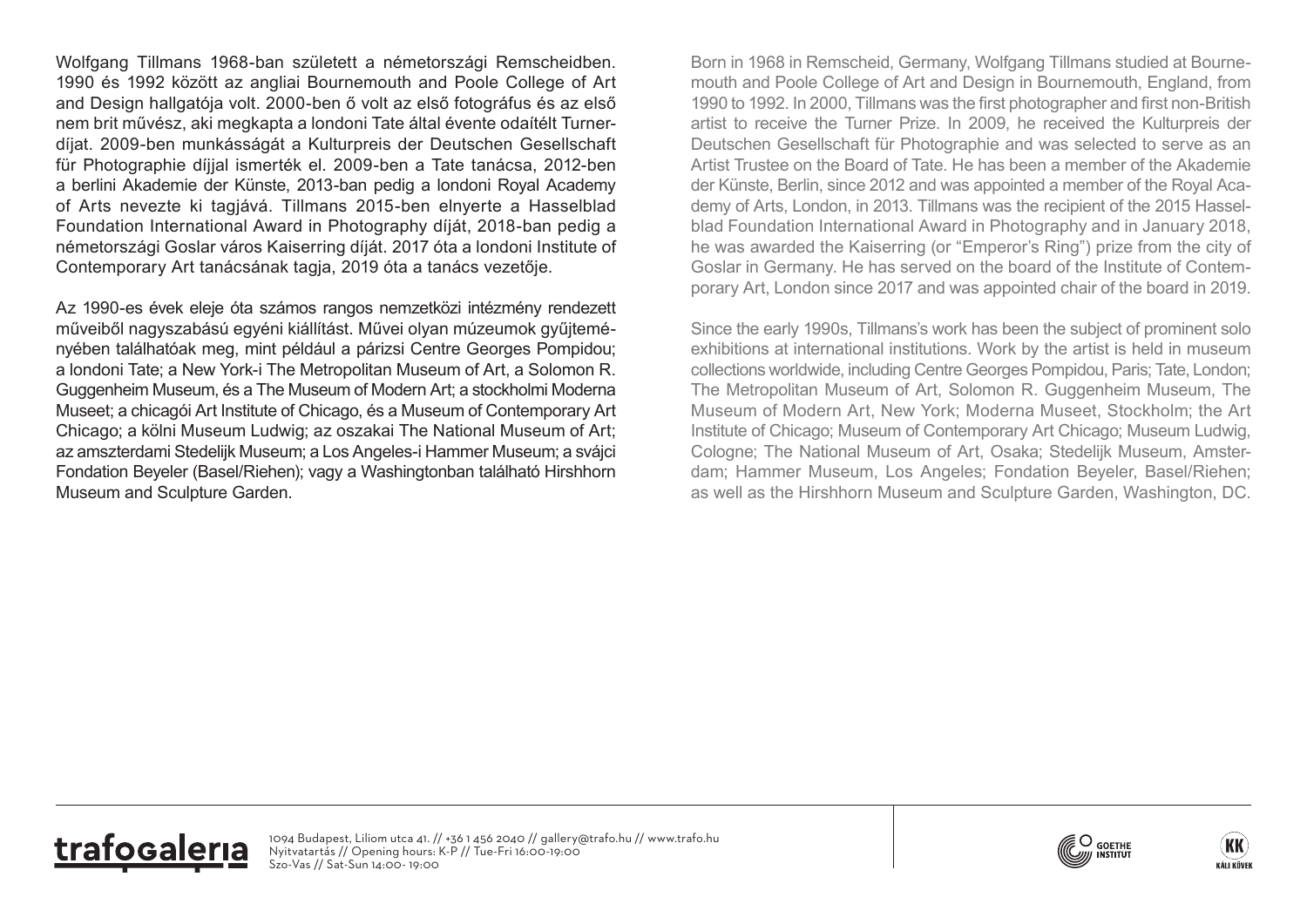Az összes nyomat kromogén nyomat, hacsak másként nincs feltüntetve. / All prints are chromogenic prints unless otherwise stated.

ALAPRAJZ / FLOOR PLAN

ALAPRAJZ / FLOOR PLAN

- A. Table with pages from 'four books', 2021 and 'Wako Book 6', 2021 (Chromogenic print, laser print, mixed media)
- B. Time Mirrored Table, 2021 (Chromogenic print, laser print, mixed media)
- C. Kepler Table, 2009/2021 (Chromogenic print, laser print, mixed media)
- D. Venus Transit Table, 2004/2021 (Chromo genic print, laser print, mixed media)

131. Ushuaia Lupine (a), 2010. Offset print 132. Silver 97, 2012. Offset print

- 133. NICE HERE. but ever been to KYRGYZSTAN? Free Gender- Expression WORLDWIDE, 2006
- 134. Oriana & Kayla, Pines, 2016
- 135. Iguazu, 2010. Offset print
- 136. Lux, 2009. Offset print
- 137. Gustav Metzger, 2009
- 138. friends, 1998
- 139. Olfe toilet, 2014
- 140. Alex & Lutz, Hindemithstrasse,

2012

TRAFÓKLUB / TRAFÓCLUB

Wolfgang Tillmans: I want to make a film, 2018 sound, stereo 9' 16''







III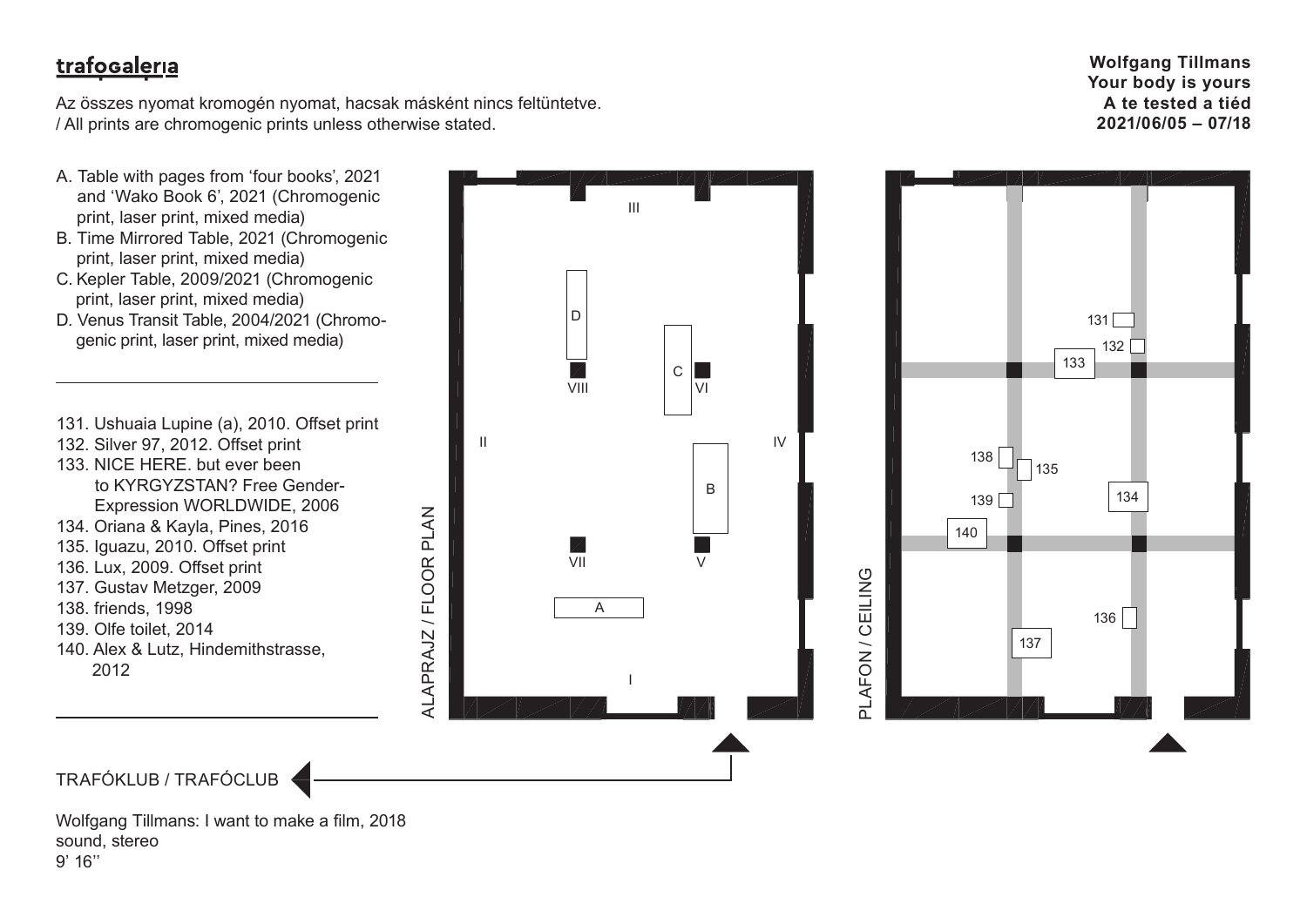#### I. BEJÁRATI FAL / ENTRANCE WALL

**Wolfgang Tillmans Your body is yours A te tested a tiéd 2021/06/05 – 07/18**



- 1. Kate McQueen, 1996
- 2. Shiny column, 2012
- 3. Jeddah mall III., 2012
- 4. MIT Media Lab, a, 2011. Offset print
- 5. Frontex transparency, 2011
- 6. Weather, 2010
- 7. Headlight (a), 2012
- 8. Movin Cool, 2010
- 9. Untitled, 2011
- 10. Gatwick Ballet, 2011
- 11. LGW Gates, 2011
- 12. Saudi airport security, 2012
- 13. Frank, in the shower, 2015
- 14. Paranal Eso, sky & ocean, 2012
- 15. Munuwata sky, 2011. Offset print
- 16. Franz's shoulder, 2016
- 17. haircut, 2007
- 18. Deer Hirsch, 1995
- 19. Chemistry square, guy with glasses, 1992
- 20. Chemistry square, ear, 1992
- 21. Chemistry square, chest, 1992
- 22. Chemistry square, neck & chest, 1992
- 23. Chemistry square, girl looking, 1992
- 24. Chemistry square, guy smiling, 1992
- 25. Chemistry square, crooked teeth, 1992
- 26. Akeem Smith, 2016
- 27. Ksenia Yurkova, 2014
- 28. Lutz & Alex holding cock, 1992
- 29. Lutz & Alex sitting in the trees, 1992. Inkjet print
- 30. Chemistry square, back of head, 1992
- 31. Chemistry square, young man, 1992
- 32. Chemistry square, girl with freckles, 1992
- 33. Protest, Houston Street, 2, 2014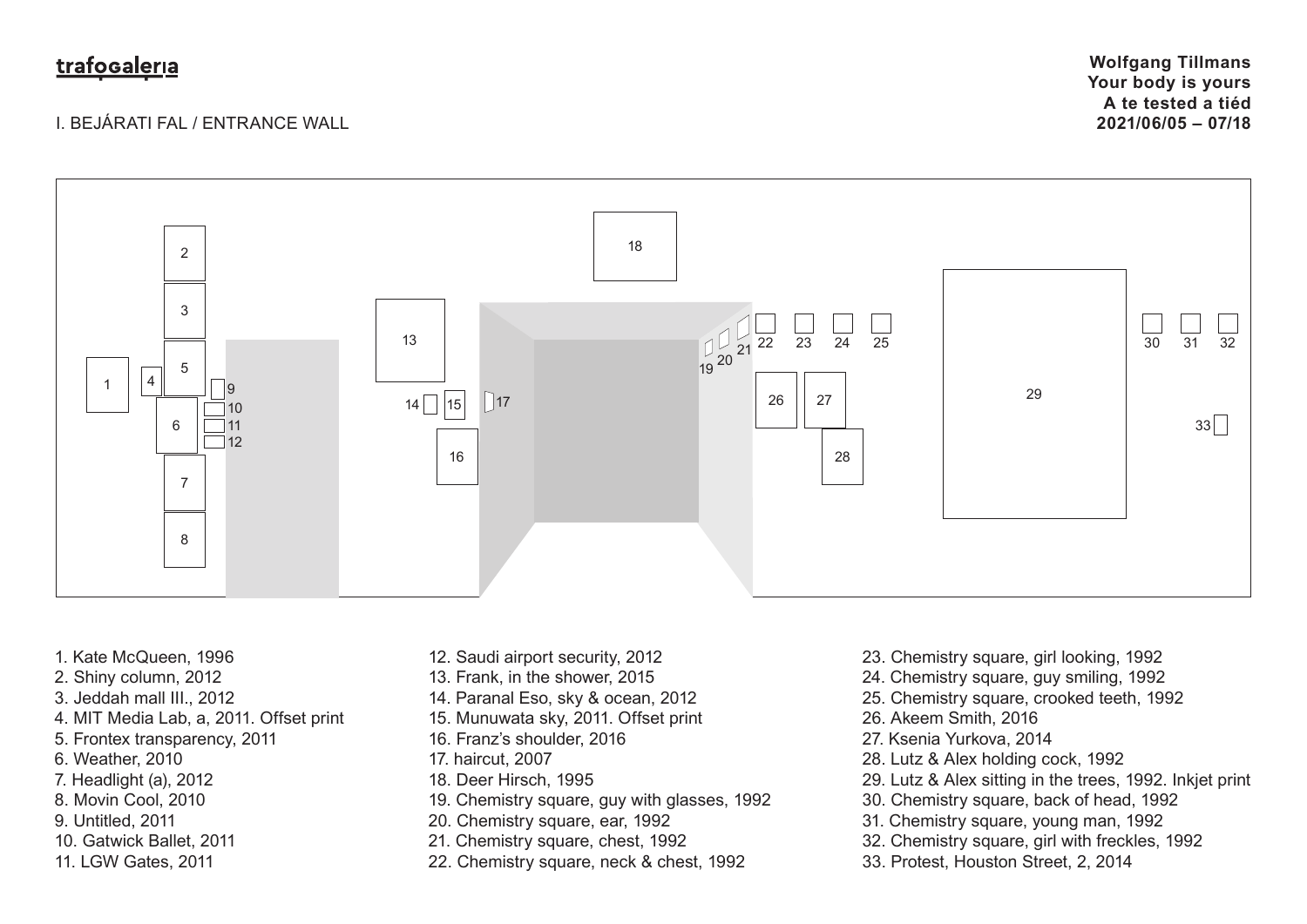II. BAL OLDALI FAL / LEFT WALL



- 34. Chemistry square, guy holding leg, 1992
- 35. Chemistry square, smoker, 1992
- 36. Chemistry square, neck, 1992
- 37. Chemistry square, young woman, 1992
- 38. Chemistry square, armpit, 1992
- 39. Black Lives Matter protest, Union Square, b, 2014
- 40. Clipped Tulip, 2020. Framed inkjet print
- 41. Stühle, 2008
- 42. Kopierer, e, 2010
- 43. Kopierer, d, 2010
- 44. Kopierer, a, 2010
- 45. paper drop (white) a, 2004. Offset print
- 46. Bronzino, 2015. Inkjet print
- 47. Stop the War Demo, a, 2003
- 48. Anti Travel Ban Demo, 2017
- 49. Irm Hermann, 2000
- 50. Kammerspiele, 2016. Inkjet print
- 51. Mennyire valószínű, hogy csak nekem van igazam ebben a kérdésben?, 2021. Inkjet print
- 52. Morning light, 2018 53. Pear Cut, 2019 54. Wellenberg, 2017. Offset print 55. paper drop, 2020. Framed inkjet print 56. heatwave, 2020. Inkjet print 57. Wolkenbruch, 2017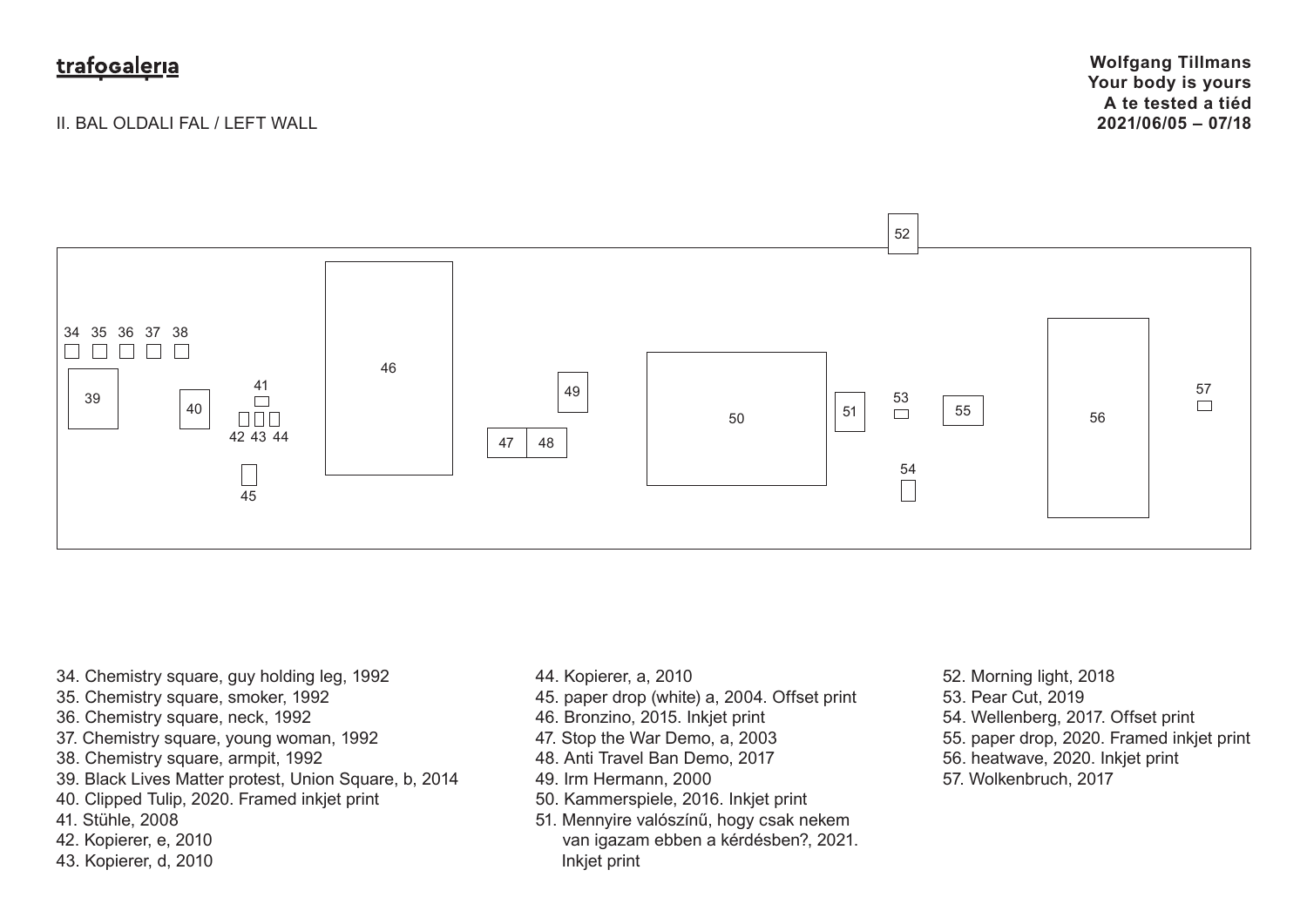III. HÁTSÓ FAL / BACK WALL

**Wolfgang Tillmans Your body is yours A te tested a tiéd 2021/06/05 – 07/18**



58. The Cock (kiss), 2002

- 59. Ragga dancess, Kingston, 1992
- 60. Great Conjunction, 2020. Framed inkjet print

61. Paint spill, 2018

62. grey jeans, inside, 2012

63. apple tree (e), 2004. Offset print

- 64. apple tree (c), 2004. Offset print
- 65. apple tree (a), 2004. Offset print

66. Freischwimmer 203, 2020

67. Anders pulling splinter from his foot, 2004

68. Liam and TM jumping up the cliff, 2016 69. Róisín Murphy, Manchester, 2019

70. Shanghai night, a, 2009

71. Yulan Grant, 2016. Framed inkjet print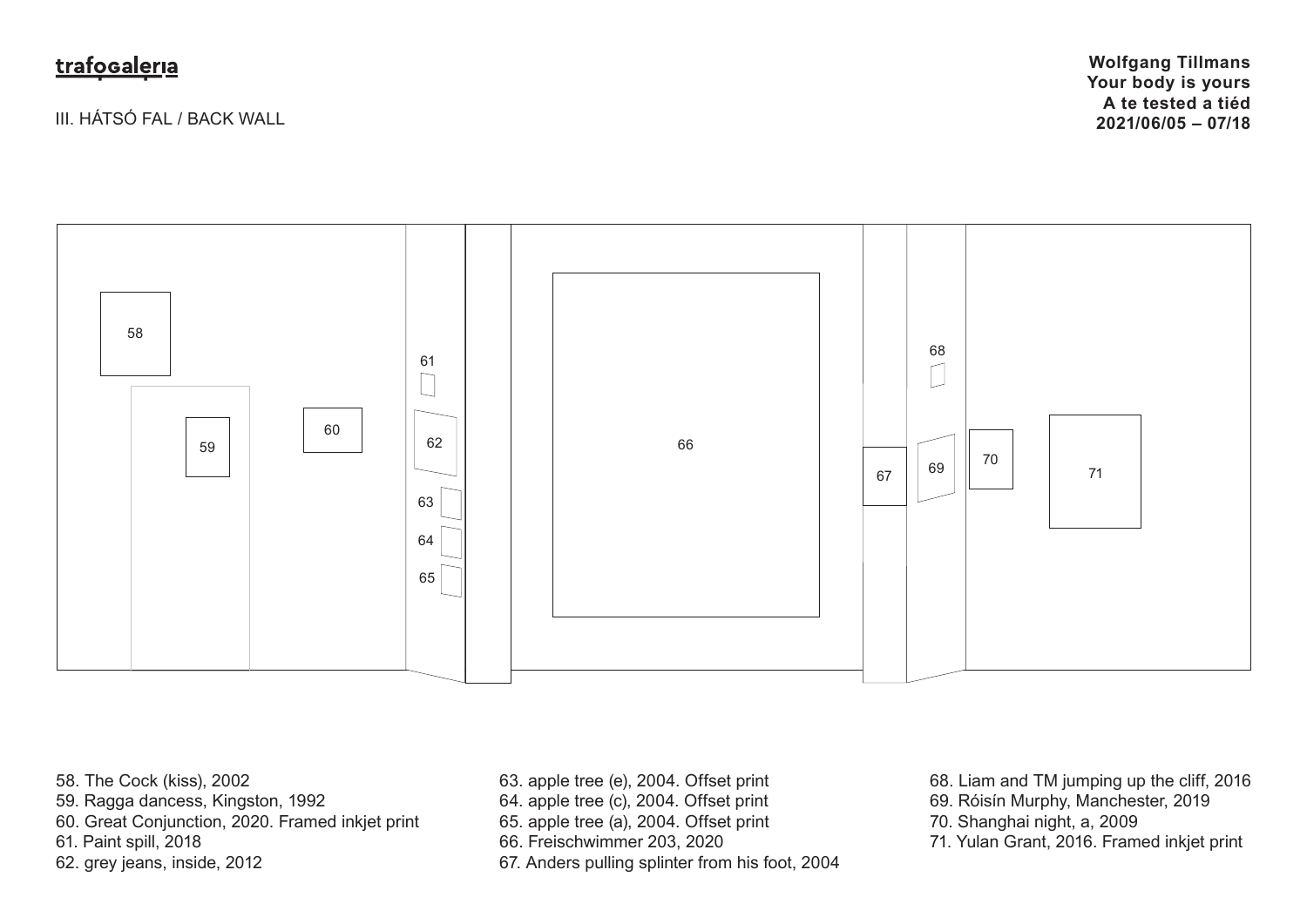IV. JOBB OLDALI FAL / RIGHT WALL

**Wolfgang Tillmans Your body is yours A te tested a tiéd 2021/06/05 – 07/18**



- 72. Omen, 1991. Inkjet print
- 73. Yixue, 2018
- 74. paper drop (passage) X, 2019
- 75. dancer, Opera House, 1989
- 76. The Spectrum / Dagger, 2014.
- Framed inkjet print
- 77. Mischlicht, 2011. Offset print
- 78. Harriette and Benjamin, 2011
- 79. Animalistique, 2017
- 80. Tan Berger Family, 2018
- 81. police helicopter, 1995
- 82. The Blue Oyster Bar, Saint Petersburg, 2012
- 83. crossing the international date line, 2020. Inkjet print
- 84. Tarsier, q, 2009. Offset print
- 85. grey jeans over stair post, 1991
- 86. me in the shower, 1990
- 87. Sicily morning, 2018. Framed inkjet print
- 88. Phones without displays, 2018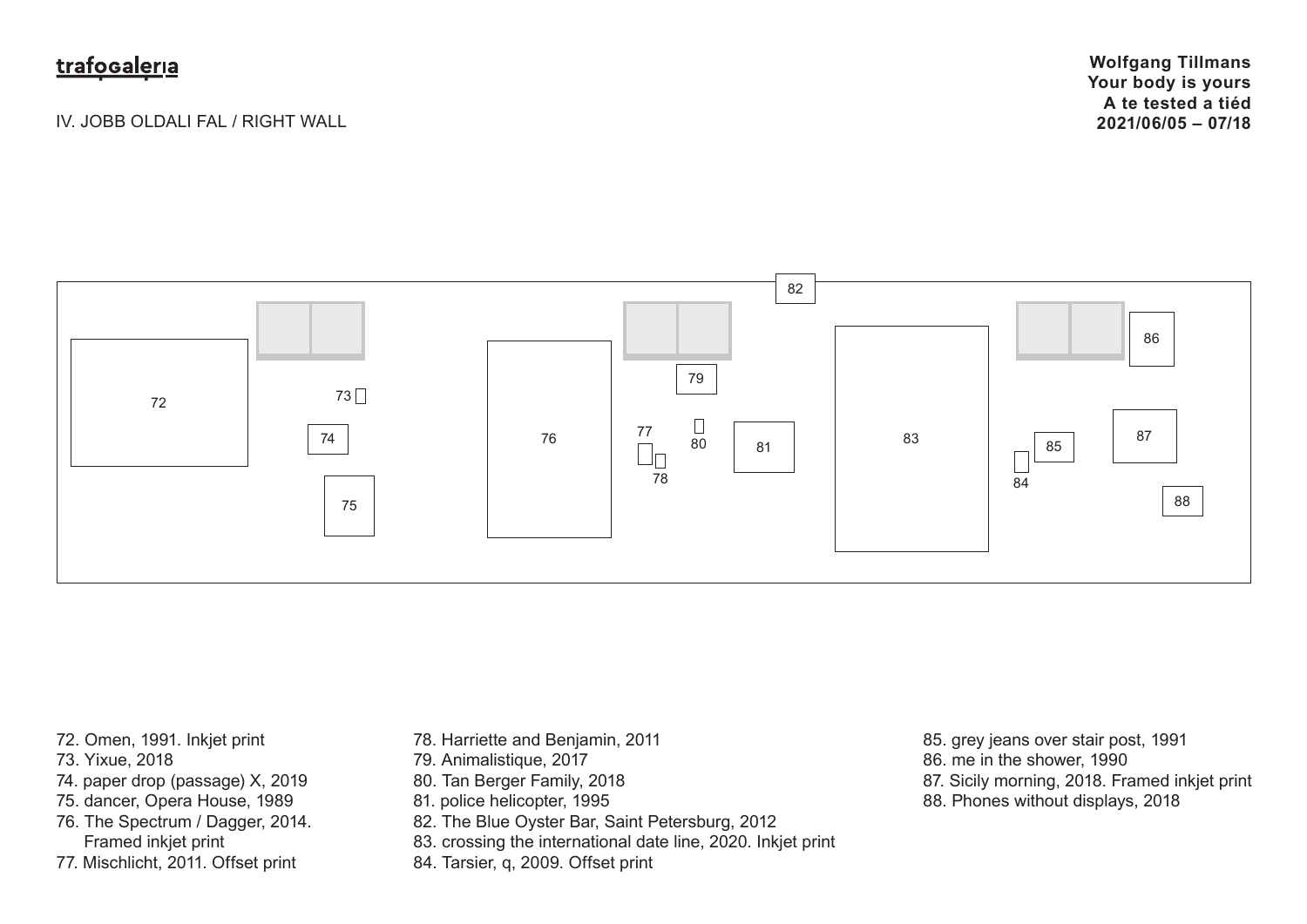#### V-VI. JOBB OLDALI OSZLOPOK / RIGHT COLUMNS

**Wolfgang Tillmans Your body is yours A te tested a tiéd 2021/06/05 – 07/18**



89. paper drop (passage) V, 2019 90. Atacama I, 2012 91. Charlie Sheena, The Spectrum / Dagger, 2014 92. Lima, 2013 93. paper drop (passage) V, 2019 94. Swedish Solar Telescope La Palma, 2014 95. Compact Muon Solenoid (cern), 2013 96. Harvard Astrophysics Institute / European Southern Observatory, 2012 97. Vista Telescope, ESO, 2012 98. Concrete Column I, 2021 99. Isa Genzken, 1993 100. after party, P19/20, 2018 101. studio light, 2006 102. Arnd, nude sitting, 1991 103. Resolute Rave, 2015 104. Tourists see beach, a, 2018 105. Tourists see beach, b, 2018 106. Tukan, 2010. Offset print 107. ESO Paranal, 2012 108. Faltenwurf (skylight), 2009 109. Liz Hopkins & K8 Hardy, 2015 110. Richard Hamilton, 2005